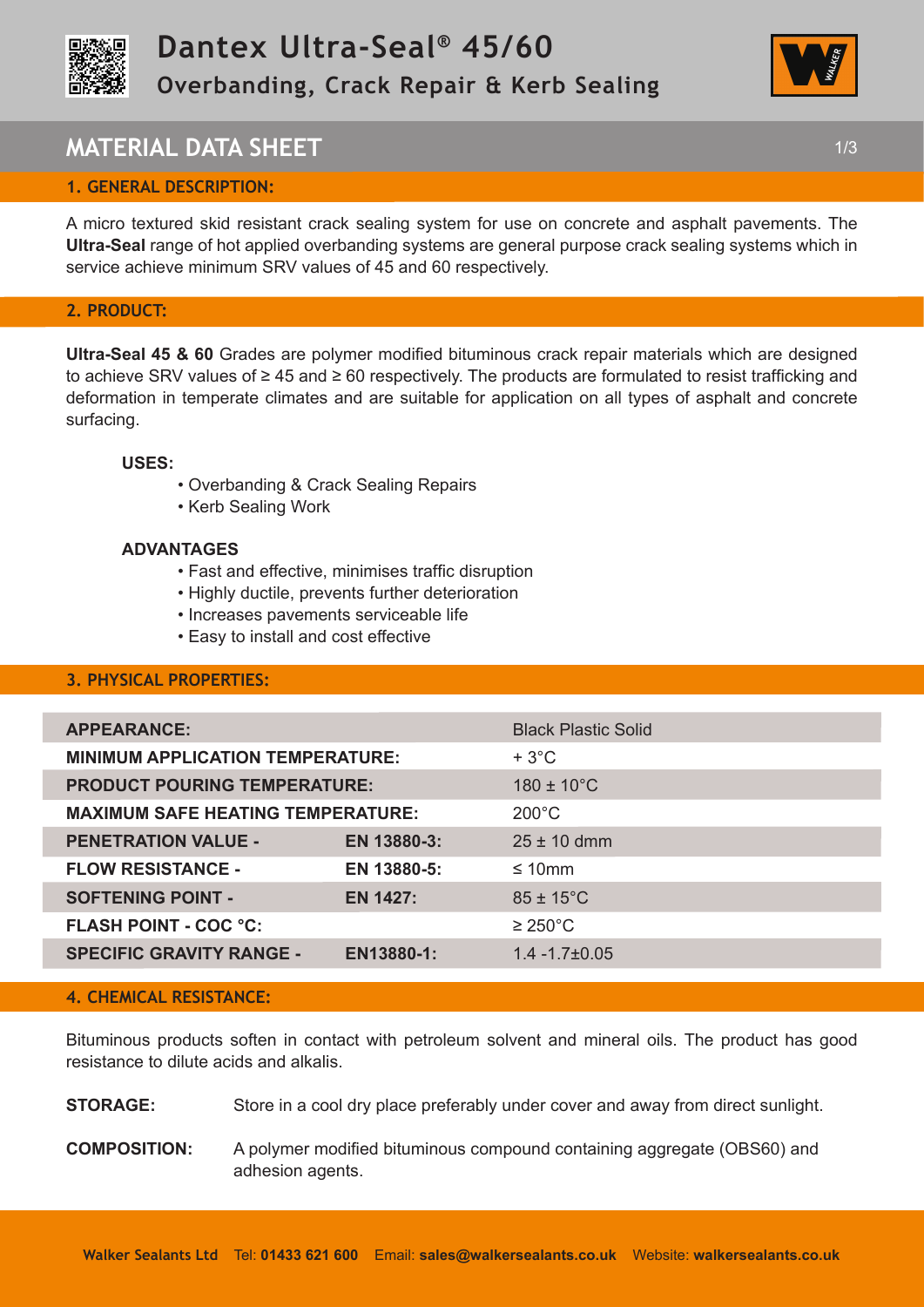



## **MATERIAL DATA SHEET** *continued* 2/3

**PACKAGING:** Silicone or Poly-silicone lined sacks – 20 / 25Kgs Net.

#### **5. SAFE HANDLING PRECAUTIONS:**

- **\* Do not exceed the maximum safe heating temperature.**
- **\* Do not allow the hot material to come into contact with water as the product will react violently.**
- **\* Always wear the recommended protective clothing see below.**

#### **6. ACUTE HEALTH HAZARDS & ADVICE:**

**Armourlay** presents no acute health hazard at ambient temperature. However, as these materials are normally handled at elevated temperatures when their physical state changes to a liquid, the bitumens present in these products give off fumes which are undesirable to inhale as very small quantities of **HYDROGEN SULPHIDE** may be present in the bitumen.

#### **RECOMMENDED PROTECTIVE CLOTHING:**

High Visibility Jacket, Hard Safety Helmet, Overalls, Goggles/Visor, Armlet Gloves and Closed Safety Boots **AT ALL TIMES** when handling hot product.

#### **INHALATION:**

Inhalation of the vapours should be avoided.

#### **INHALATION FIRST AID:**

Remove the affected person to fresh air. If breathing has stopped administer artificial respiration. Give cardiac massage if necessary. If the person is breathing but unconscious place in the recovery position. Obtain medical assistance immediately.

#### **SKIN CONTACT:**

Bituminous products present no acute health hazards to the skin other than burning when handling at elevated temperatures.

### **SKIN CONTACT FIRST AID:**

Flush the contaminated skin with cold water. DO NOT ATTEMPT TO REMOVE THE BITUMEN. Cover the burn with a sterile dressing. Do not apply any medication to the affected part. Obtain medical attention immediately.

#### **EYE CONTACT:**

Contact with fumes may cause irritation and redness.

**Manufactures & Suppliers of:**  Joint Sealants Bituminous Repair Compounds High Friction Surfacing Colour Coated Aggregates **The Complete Highway Service**

**Walker Sealants Limited**  Manufacturing & Sales Division Outland Head Bradwell, Hope Valley Derbyshire, S33 9JP Tel: 01433 621 600



Directors: J.S. Walker, J.G.R. Walker Company Reg No. 4041871 **A member of the Walker Group of Companies**